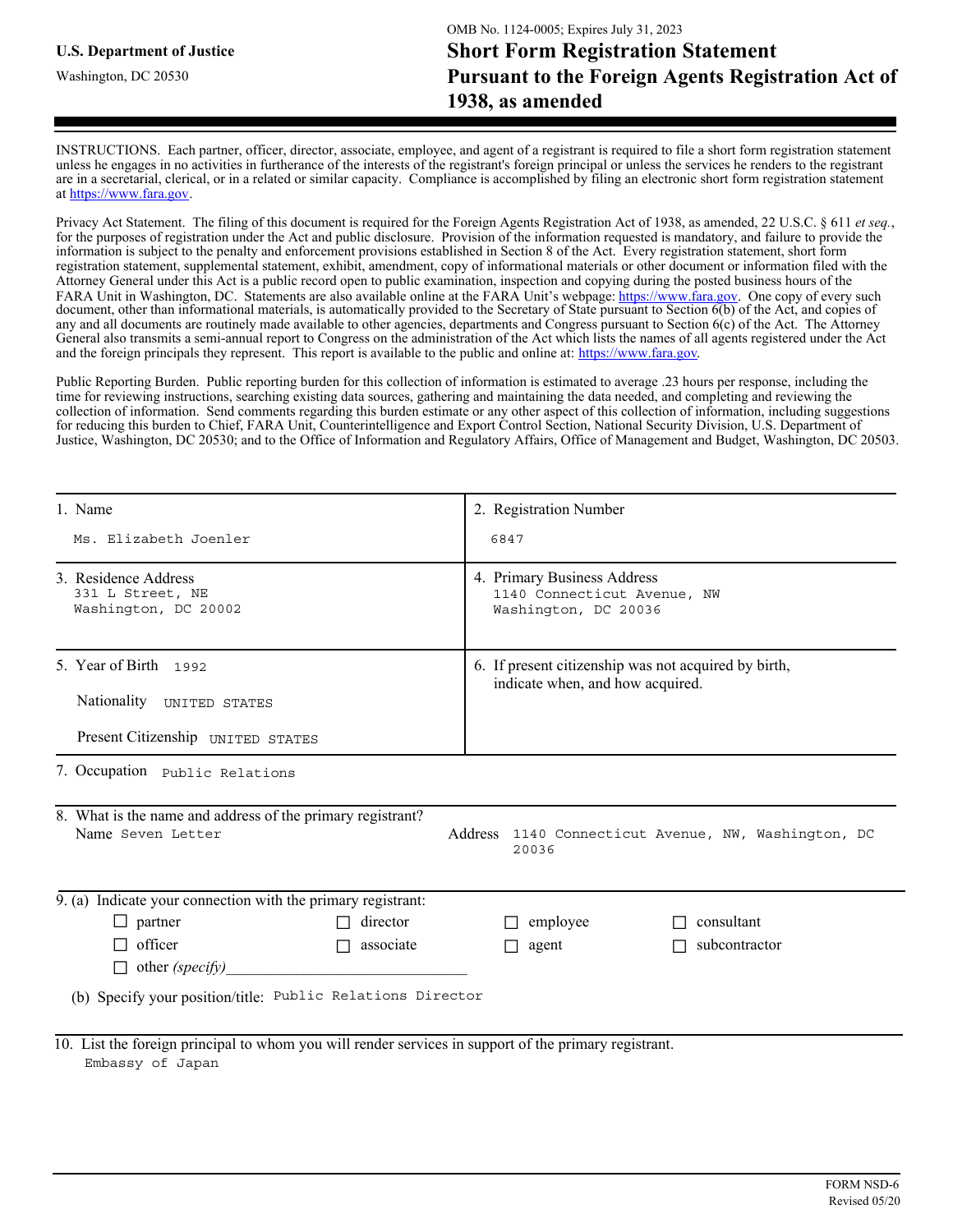|                                                                                                                                                                                                                                                                                                                                                                                                            |                                                                                                                                                                                                                                                                                                                                                                                                                                                                                                                                     | through the primary registrant listed in Item 8. |                 |  | 11. Describe in detail all services which you will render to the foreign principal listed in Item 10 either directly, or   |                       |  |  |
|------------------------------------------------------------------------------------------------------------------------------------------------------------------------------------------------------------------------------------------------------------------------------------------------------------------------------------------------------------------------------------------------------------|-------------------------------------------------------------------------------------------------------------------------------------------------------------------------------------------------------------------------------------------------------------------------------------------------------------------------------------------------------------------------------------------------------------------------------------------------------------------------------------------------------------------------------------|--------------------------------------------------|-----------------|--|----------------------------------------------------------------------------------------------------------------------------|-----------------------|--|--|
|                                                                                                                                                                                                                                                                                                                                                                                                            |                                                                                                                                                                                                                                                                                                                                                                                                                                                                                                                                     | Public relations services.                       |                 |  |                                                                                                                            |                       |  |  |
|                                                                                                                                                                                                                                                                                                                                                                                                            |                                                                                                                                                                                                                                                                                                                                                                                                                                                                                                                                     |                                                  |                 |  |                                                                                                                            |                       |  |  |
|                                                                                                                                                                                                                                                                                                                                                                                                            |                                                                                                                                                                                                                                                                                                                                                                                                                                                                                                                                     |                                                  |                 |  |                                                                                                                            |                       |  |  |
|                                                                                                                                                                                                                                                                                                                                                                                                            |                                                                                                                                                                                                                                                                                                                                                                                                                                                                                                                                     |                                                  |                 |  | 12. Do any of the above described services include political activity as defined in Section 1(o) of the Act <sup>1</sup> ? |                       |  |  |
|                                                                                                                                                                                                                                                                                                                                                                                                            |                                                                                                                                                                                                                                                                                                                                                                                                                                                                                                                                     | $Yes \nvert \mathbf{X}$                          | $\rm No$ $\Box$ |  |                                                                                                                            |                       |  |  |
|                                                                                                                                                                                                                                                                                                                                                                                                            | If yes, describe separately and in detail such political activity. The response must include, but not be limited to, activities<br>involving lobbying, promotion, perception management, public relations, economic development, and preparation or<br>dissemination of informational materials.<br>Public relations services.                                                                                                                                                                                                      |                                                  |                 |  |                                                                                                                            |                       |  |  |
|                                                                                                                                                                                                                                                                                                                                                                                                            |                                                                                                                                                                                                                                                                                                                                                                                                                                                                                                                                     |                                                  |                 |  |                                                                                                                            |                       |  |  |
|                                                                                                                                                                                                                                                                                                                                                                                                            |                                                                                                                                                                                                                                                                                                                                                                                                                                                                                                                                     |                                                  |                 |  |                                                                                                                            |                       |  |  |
|                                                                                                                                                                                                                                                                                                                                                                                                            |                                                                                                                                                                                                                                                                                                                                                                                                                                                                                                                                     |                                                  |                 |  |                                                                                                                            |                       |  |  |
|                                                                                                                                                                                                                                                                                                                                                                                                            |                                                                                                                                                                                                                                                                                                                                                                                                                                                                                                                                     |                                                  |                 |  |                                                                                                                            | $\Box$ special basis  |  |  |
|                                                                                                                                                                                                                                                                                                                                                                                                            |                                                                                                                                                                                                                                                                                                                                                                                                                                                                                                                                     |                                                  |                 |  |                                                                                                                            |                       |  |  |
| 13. The services described in Items 11 and 12 are to be rendered on a<br>$\Box$ full time basis<br>$\boxed{\mathbf{x}}$ part time basis<br>14. What compensation or thing of value have you received to date or will you receive for the above services?<br>$\boxtimes$ Salary: Not based solely on services rendered to the foreign principal(s).<br>Fee: Amount \$<br>$\Box$ Other thing of value $\Box$ |                                                                                                                                                                                                                                                                                                                                                                                                                                                                                                                                     |                                                  |                 |  |                                                                                                                            |                       |  |  |
|                                                                                                                                                                                                                                                                                                                                                                                                            |                                                                                                                                                                                                                                                                                                                                                                                                                                                                                                                                     |                                                  |                 |  |                                                                                                                            |                       |  |  |
|                                                                                                                                                                                                                                                                                                                                                                                                            |                                                                                                                                                                                                                                                                                                                                                                                                                                                                                                                                     |                                                  |                 |  |                                                                                                                            |                       |  |  |
|                                                                                                                                                                                                                                                                                                                                                                                                            |                                                                                                                                                                                                                                                                                                                                                                                                                                                                                                                                     |                                                  |                 |  |                                                                                                                            |                       |  |  |
|                                                                                                                                                                                                                                                                                                                                                                                                            |                                                                                                                                                                                                                                                                                                                                                                                                                                                                                                                                     |                                                  |                 |  |                                                                                                                            |                       |  |  |
|                                                                                                                                                                                                                                                                                                                                                                                                            | $N_0$ $\overline{\mathbf{x}}$<br>Yes $\square$                                                                                                                                                                                                                                                                                                                                                                                                                                                                                      |                                                  |                 |  |                                                                                                                            |                       |  |  |
|                                                                                                                                                                                                                                                                                                                                                                                                            | 15. During the period beginning 60 days prior to the date of your obligation to register under FARA, have you, from your own funds<br>and on your own behalf either directly or through any other person, made any contributions of money or other things of value in<br>connection with an election to political office or in connection with any primary election, convention, or caucus held to select<br>candidates for any political office?<br>If yes, furnish the following information:<br>Political Organization/Candidate |                                                  |                 |  |                                                                                                                            |                       |  |  |
|                                                                                                                                                                                                                                                                                                                                                                                                            | Date                                                                                                                                                                                                                                                                                                                                                                                                                                                                                                                                | Donor                                            |                 |  | Method                                                                                                                     | Amount/Thing of Value |  |  |
|                                                                                                                                                                                                                                                                                                                                                                                                            |                                                                                                                                                                                                                                                                                                                                                                                                                                                                                                                                     |                                                  |                 |  |                                                                                                                            |                       |  |  |
|                                                                                                                                                                                                                                                                                                                                                                                                            |                                                                                                                                                                                                                                                                                                                                                                                                                                                                                                                                     |                                                  |                 |  |                                                                                                                            |                       |  |  |
|                                                                                                                                                                                                                                                                                                                                                                                                            |                                                                                                                                                                                                                                                                                                                                                                                                                                                                                                                                     |                                                  |                 |  |                                                                                                                            |                       |  |  |
|                                                                                                                                                                                                                                                                                                                                                                                                            |                                                                                                                                                                                                                                                                                                                                                                                                                                                                                                                                     |                                                  |                 |  |                                                                                                                            |                       |  |  |
|                                                                                                                                                                                                                                                                                                                                                                                                            |                                                                                                                                                                                                                                                                                                                                                                                                                                                                                                                                     |                                                  |                 |  |                                                                                                                            |                       |  |  |
|                                                                                                                                                                                                                                                                                                                                                                                                            |                                                                                                                                                                                                                                                                                                                                                                                                                                                                                                                                     |                                                  |                 |  |                                                                                                                            |                       |  |  |
|                                                                                                                                                                                                                                                                                                                                                                                                            |                                                                                                                                                                                                                                                                                                                                                                                                                                                                                                                                     |                                                  |                 |  |                                                                                                                            |                       |  |  |

**EXECUTION** 

In accordance with 28 U.S.C. § 1746, and subject to the penalties of 18 U.S.C. § 1001 and 22 U.S.C. § 618, the undersigned swears or affirms under penalty of perjury that he/she has read the information set forth in this statement filed pursuant to the Foreign Agents Registration Act of 1938, as amended, 22 U.S.C. § 611 et seq., that he/she is familiar with the contents thereof, and that such contents are in their entirety true and accurate to the best of his/her knowledge and belief.

|      | Ms. Elizabeth Joenler | /s/Ms. Elizabeth Joenler |  |
|------|-----------------------|--------------------------|--|
| Date | Printed Name          | Signature                |  |

1 "Political activity," as defined in Section 1(o) of the Act, means any activity which the person engaging in believes will, or that the person intends to, in any way influence any agency or official of the Government of domestic or foreign policies of the United States or with reference to the political or public interests, policies, or relations of a government of a foreign country or a foreign political party.